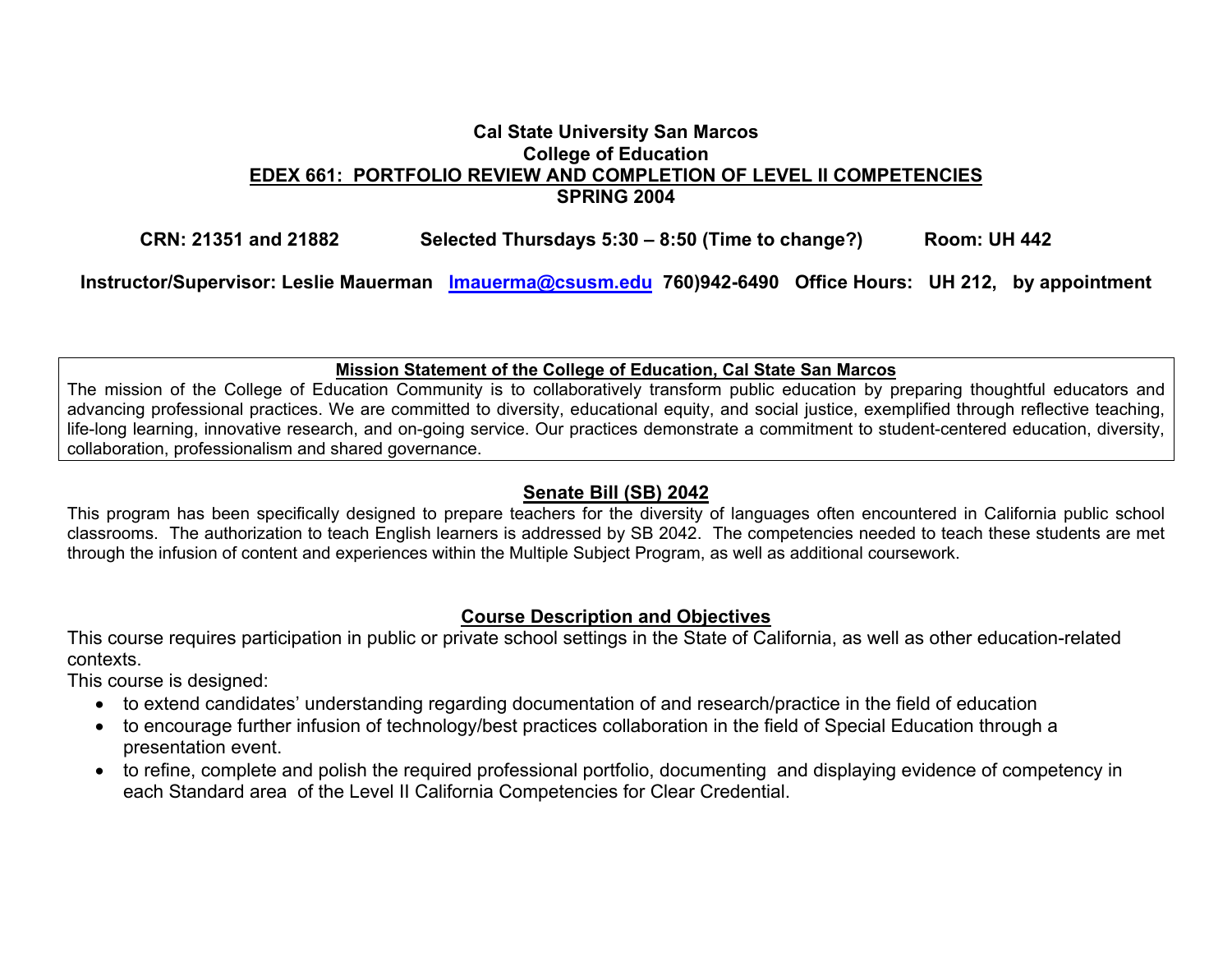### **Required Text**

No additional text required for this, the second half of the two-part Portfolio Development Seminar. Refer to Campbell text from EDEX 660, as well as various articles found on the class supplemental website.

## **Accommodation for Disabilities**

Students requiring reasonable accommodations need to contact Disabled Student Services in order to make the necessary arrangements. This organization is located in Craven Hall, room 5025a, and can be reached by telephone at (760) 750-4905 or (760) 750-4909 (TDD users).

#### **Plagiarism**

All work submitted for this course must reflect each students' efforts. When relying on supporting documents authored by others, cite them clearly and completely. Failure to do so may result in failure of the course. Because this course is reliant upon materials of your own using, this issue is doubly important in light of your employment.

## **Grading Policy**

All students will come prepared to class; documentation assignments and independent work will be completed on an individual basis All required work is expected to be on time. Life and death situations will be handled on a case-by-case basis, as determined by the instructors.

It is expected that students will proofread and edit their work prior to submission. Students will ensure that the text is error-free (grammar, spelling), and ideas are logically and concisely presented. Refer to American Psychological Association (APA) manual,  $5<sup>th</sup>$  edition, for guidance. Neglecting to do the above will impact the instructors' abilities to read and understand the text; the assignment's grade will be negatively affected as a result of this oversight.

Grading will also include a component of "professional demeanor." Students will conduct themselves in ways that are generally expected of those who are entering the education profession. This includes but is not limited to the following:

- On-time arrival to all class sessions;
- Advance preparation and timely submission of documentation in a professional portfolio;
- Respectful participation in all settings (e.g., whole group, small group, in/outside of class);
- Carefully considered, culturally aware approaches to solution-finding.
- •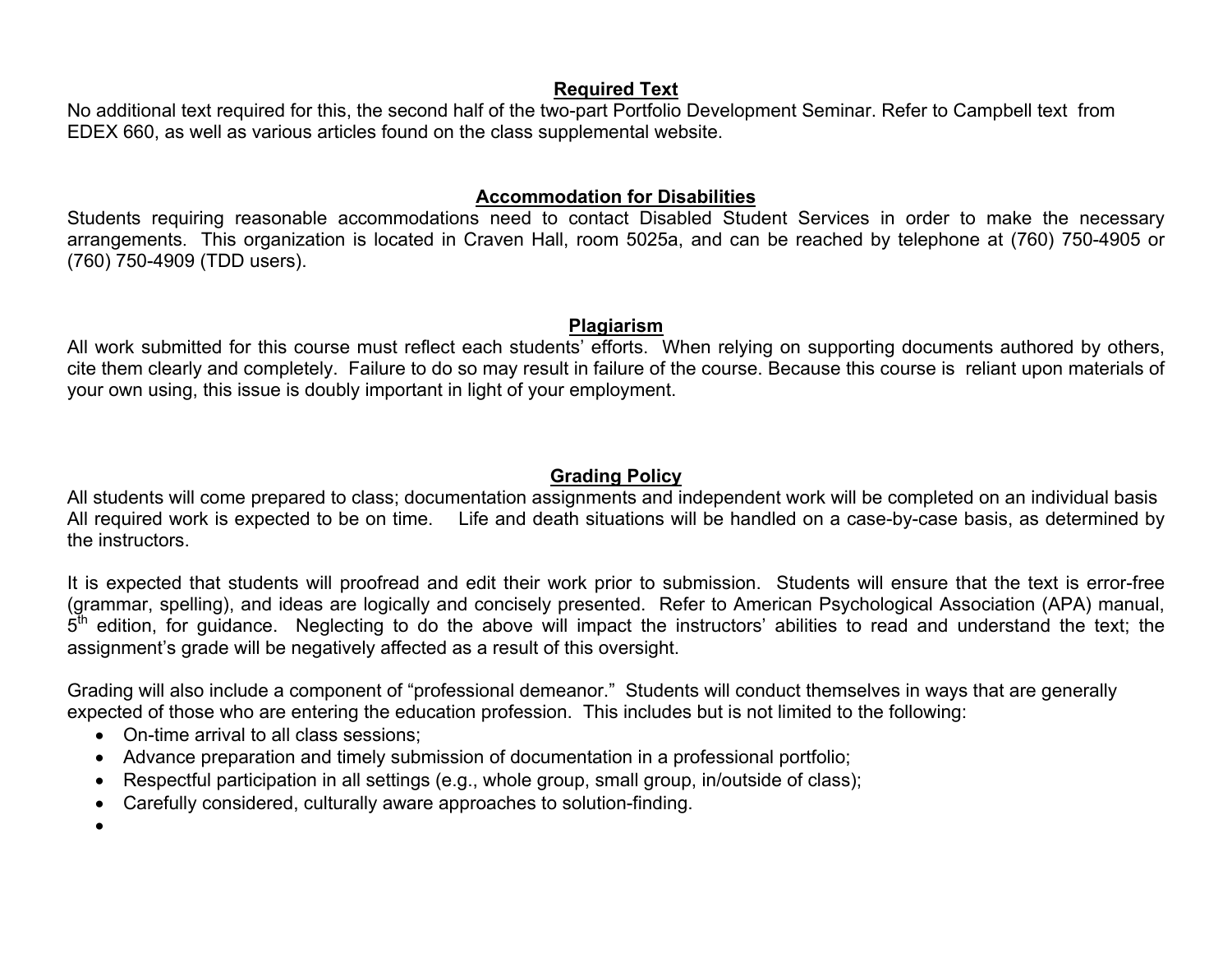## **Course Requirements**

As detailed in the course syllabus for registered students on the WebCT supported course requirements page, candidates for completion of the Level II specialist credential must

- attend class meetings, at least one peer-review small group meeting,
- attend at least one pre-scheduled geographical group meeting.
- Work with his/her support provider on an ongoing basis is also a requirement of the course, to be documented through the completion of the standards competency sheet with the university supervisor at the end of the course.
- Continually build and review/refine the actual, hands-on items of evidence, housing each piece of evidence as detailed in the portfolio requirement page attached.
- Participate both as a presenter and an exhibitor in the culminating activity of the coursework, including, but not limited to a university sponsored Portfolio Showcase.
- Take on one additional service task for the implementation of the Showcase.
- Follow through with all required paperwork and finishing portions of the documentation required for the credential, including revamping any portions of the portfolio which, in the estimation of the support provider and/or the university supervisor, need remediation.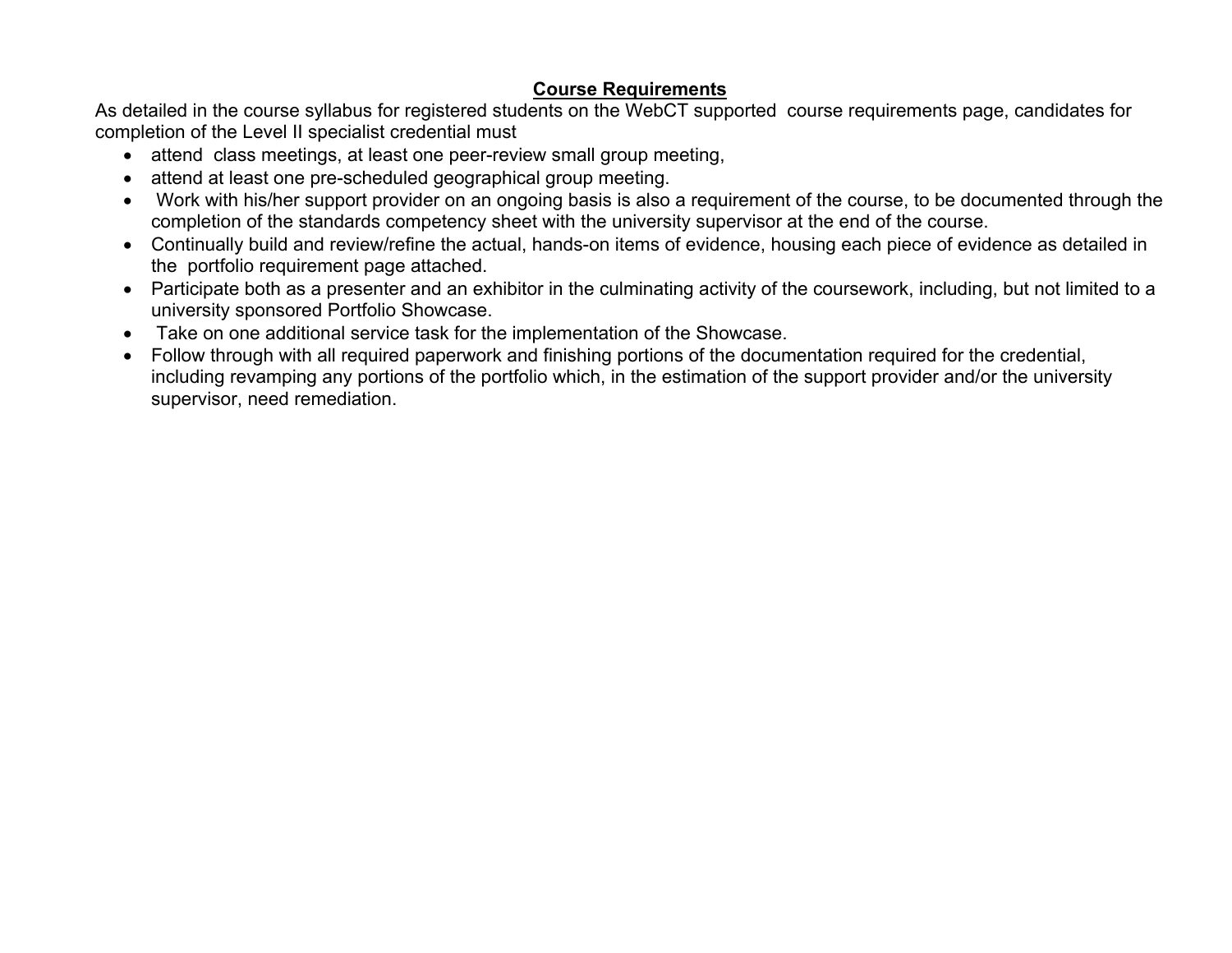# **EDEX 661 Portfolio Review, Site Visit and Showcase Event Class Meeting Schedule and Deadlines**

UH 442 Selected Thursdays , 5:30 – 8:50 **Spring 2004 Leslie Mauerman lmauerma@csusm.edu** 

| 1/22/04            | Overview of Credential Information<br>Review of schedule      | <b>Guests from Student Services</b><br>(?) Form Portfolio Peer Review Groups<br>Geographically OR by M/M, M/S | <b>WebCT Overview</b><br>Revisit items from 660<br>Email "Loop" List |
|--------------------|---------------------------------------------------------------|---------------------------------------------------------------------------------------------------------------|----------------------------------------------------------------------|
| 1/29/04            | Deadlines, Peer Review Process<br>Presentation Requirements   | Online material available                                                                                     | Decide Presentation venue<br>Form Committees/Tasks                   |
| 2/5/03             | <b>Small Group Review 1</b>                                   | <b>Peer Reviews-All Class</b>                                                                                 | Indiv peer review forms, data<br>for refinement                      |
| 2/19/04            | <b>Small Group Review 2</b>                                   | Peer reviews-Small group, revolving                                                                           | Meet with Instructor/Sm grps                                         |
| 3/11/03            | <b>Meetings w/Support Providers</b>                           | By appointment-sign-up                                                                                        | See meeting schedule                                                 |
| 3/18/03            | <b>Meetings with Support Providers</b>                        | By appointment-sign-up                                                                                        | See meeting schedule                                                 |
| 3/25/03            | <b>Meetings with Support Providers</b>                        | By appointment-sign-up/after 7 pm only                                                                        | See meeting schedule                                                 |
| 4/01/04            | <b>Spring Break</b>                                           | (Possible availability for Reviews this week)                                                                 | See meeting schedule                                                 |
| 4/08/03            | <b>Meetings with Support Providers</b>                        | By appointment-sign-up/late only                                                                              | See meeting schedule                                                 |
| 4/15/03            | <b>Final Documentation Class</b>                              | Final Data Evidenced, Q and A<br>Confirm duties/assignments/payments for event                                | <b>Required Attendance</b>                                           |
| 4/22/03<br>or 4/29 | <b>Portfolio Presentation Showcase!</b><br>and family members | With Support Provider, other district                                                                         | <b>Required Attendance</b>                                           |

This Calendar is published for the first night of class only and is subject to subsequent revisions, to be posted in the WebCT course. ~LPM